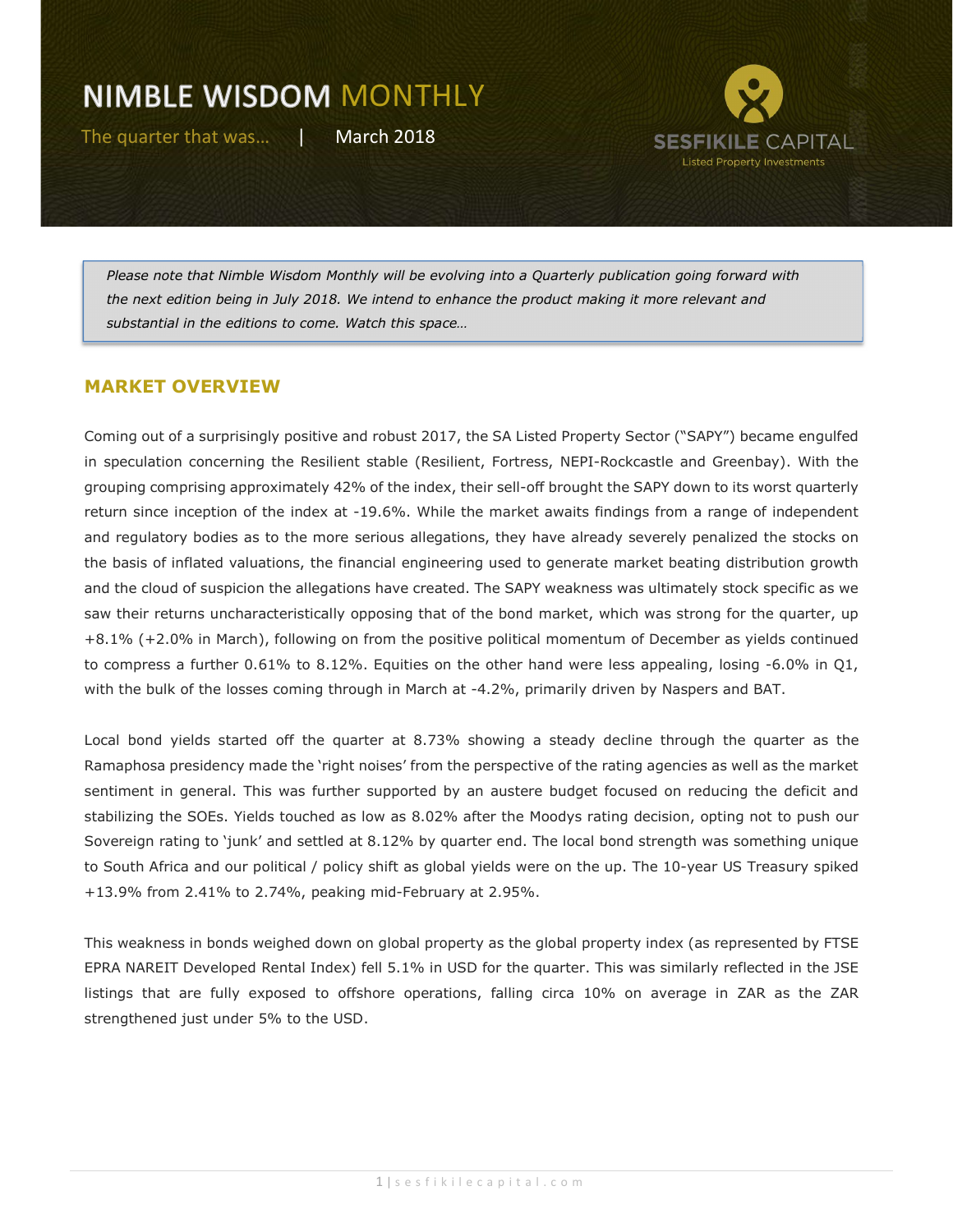

#### STOCK PERFORMANCE

Most of the SA-inc focused stocks (REITs with a local asset bias) recorded a decent quarter, riding on the back of positive local sentiment and a stronger long bond. Top performers included Emira (+20.9%), Fairvest (+15.8%), Echo Polska (+15.3%), Arrowhead (+10.8%) and Octodec (+8.5%) with large caps Growthpoint and Redefine not too far behind. Interestingly, contrary to the drivers mentioned above, Emira, Arrowhead and Octodec bounced as a result of potentially being over penalized as they rebased earnings last year. Echo Polska was also punished towards the end of last year as an independent director was jailed and is yet to be charged (unrelated to the company) and bounced off the lows into the first quarter of 2018, also aided by a strong set of results. Fairvest delivered another set of consistent and robust results.

Not surprisingly, the laggards for the quarter included Fortress B (-70.1%), Resilient (-65.4%), Greenbay (-60.8%), NEPI-Rockcastle (-44.4%) and MAS (-27.7%), with MAS being the only stock not part of the Resilient stable. In addition to the accusations surrounding most of the laggards we must note they all have a strong bias to offshore earnings that become worth slightly less with a stronger ZAR. With higher global bond yields and a stronger ZAR we saw offshore property under pressure – including the likes of Intu, Investec Australia, Capital & Counties and RDI, which were all down over 10% over the period.



Chart 1: 1Q18 Total Returns

Source: Bloomberg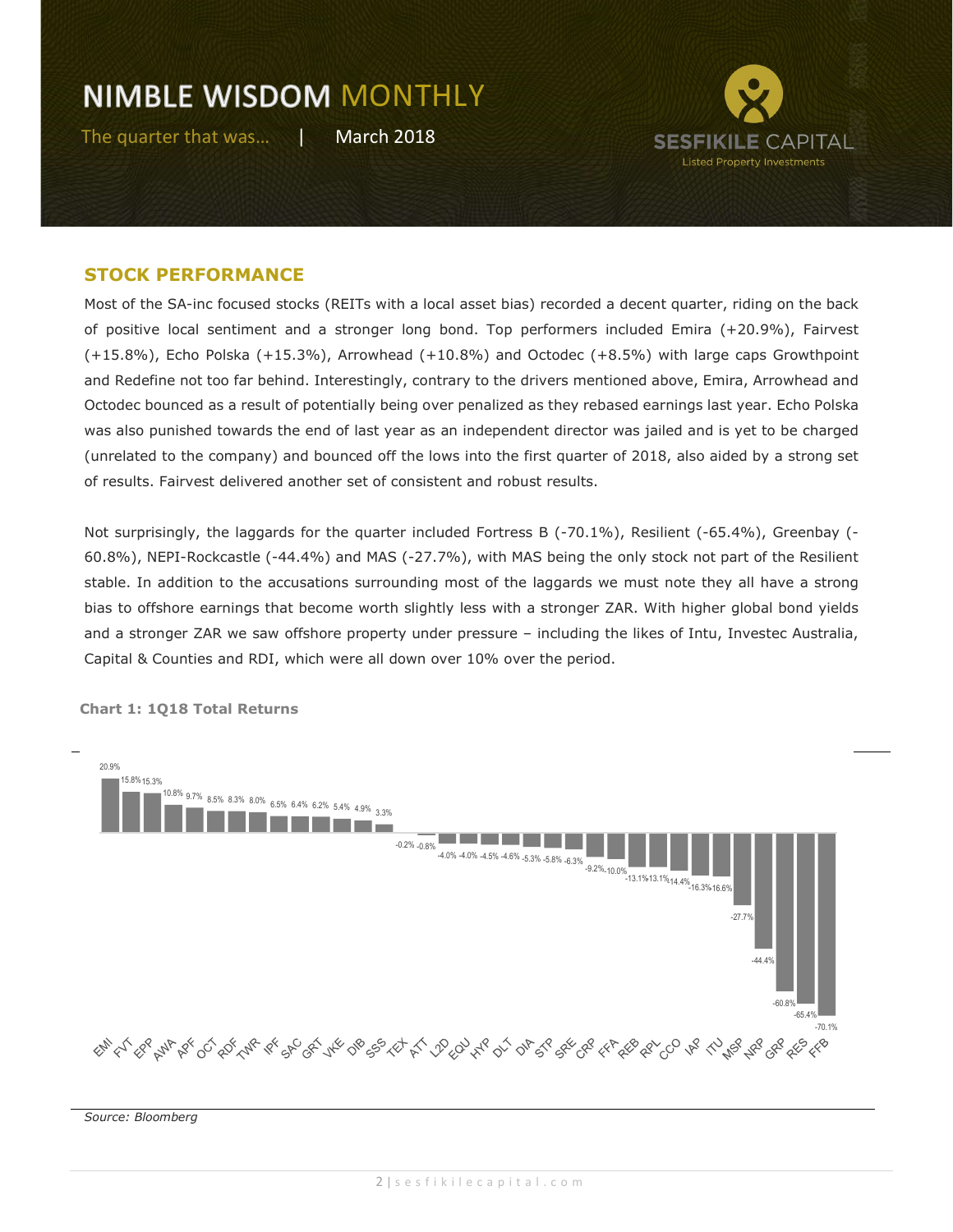

Despite the momentum surrounding the local stock prices, we still see a tough operating environment, especially across the retail sector. Trading densities across the board were disappointing and are unlikely to show much improvement as the tax increases (particularly VAT) filter into the system and put further pressure on an already beleaguered consumer. The Edcon group is of concern to us as their recent results indicated an operating loss, which needs to show signs of improvement before debt reviews later this year. We believe that office has to some extent rebased over the years as real rental growth has been flat and the amount of speculative supply has slowed down in recent years, although pre-let space is still pulling tenants from secondary buildings as net new demand has been negligible. Logistics space has been the strongest sector of late, but we have seen a supply response which is putting pressure on vacancies and a ceiling on rent growth.

### RECENT RESULTS

In the recent spate of company results we witnessed most management teams downplaying general optimism and indicating that there's still a lot of hard work ahead, but at least we are now moving in the right direction. The tail end of results season saw a strong result from Fairvest, which is credit to a focused management team who has stuck to their strategy. Hyprop also posted a decent number, but we are cautious as to the year ahead with potential headwinds emanating from balance sheet restructuring and poor retail dynamics.

| <b>COMPANY</b> | <b>DISTRIBUTION</b><br>(CENTS) | <b>GROWTH</b> | <b>COMMENT</b>                                                                                                                                                                                                                                                                                                                                                                                                                                                                                                                                                                                                                                                                                                                                                                                                                                                                                                                      |
|----------------|--------------------------------|---------------|-------------------------------------------------------------------------------------------------------------------------------------------------------------------------------------------------------------------------------------------------------------------------------------------------------------------------------------------------------------------------------------------------------------------------------------------------------------------------------------------------------------------------------------------------------------------------------------------------------------------------------------------------------------------------------------------------------------------------------------------------------------------------------------------------------------------------------------------------------------------------------------------------------------------------------------|
| Hyprop         | 376.3                          | 8.3%          | Hyprop delivered strong interim distribution growth and upped their full year quidance<br>range from 7-9% to 8-10%, however we believe that this is creating an artificially high<br>base off which to grow, especially considering the dilution they are likely to face as<br>they list Hystead and unwind the low-cost bridging facility.                                                                                                                                                                                                                                                                                                                                                                                                                                                                                                                                                                                         |
|                |                                |               | The core retail portfolio grinded ahead in a tough trading environment with like-for-<br>like Net Property Income (NPI) growth of 2.1%, which was muted by redevelopments<br>and the recycling of Stuttafords' space, which if excluded would have been a more<br>respectable 5.2%. Trading density growth was anaemic at 1.4% which is likely to put<br>pressure on future rental growth. On the positive side, retail vacancies were reigned<br>in from 1.9% to 0.9%, while expiring leases were let 4.1% higher on renewal.                                                                                                                                                                                                                                                                                                                                                                                                      |
|                |                                |               | Africa (ex-SA) and South-Eastern Europe now each represent around 11% of total<br>assets. Africa (ex-SA) is a mixed bag with under and over performers with average<br>vacancies settling at 6.5%. The earnings quarantee to Hyprop protects the distribution<br>for now, however operational performance will become significantly more important as<br>we near the conclusion of the quarantee at the end of 2019 calendar year. South-<br>Eastern Europe exposure through Hystead has started off on the front foot as trading<br>has been ahead of expectations, while the portfolio continued on its accretive growth<br>path acquiring two centres in Zagreb, Croatia of which Hyprop's exposure is €77.5<br>million. There has however been concern as to their ability to list Hystead in the current<br>environment, which is imperative to free up Hyprop's balance sheet and allow for the<br>Hystead portfolio to grow. |
|                |                                |               | The LTV declined marginally to 28.5%, where the local funding is just over 100% fixed<br>for 3.9 years, while the USD debt is 67.1% fixed for 2.6 years and the Euro debt is not<br>fixed at all due to the short-term nature of the facility coupled with the impending<br>corporate activity. We are concerned with the heavy reliance on low cost offshore debt<br>relative to the actual asset exposure and the headwinds that will arise from refinancing<br>the Euro bridging facility to normalised rates.                                                                                                                                                                                                                                                                                                                                                                                                                   |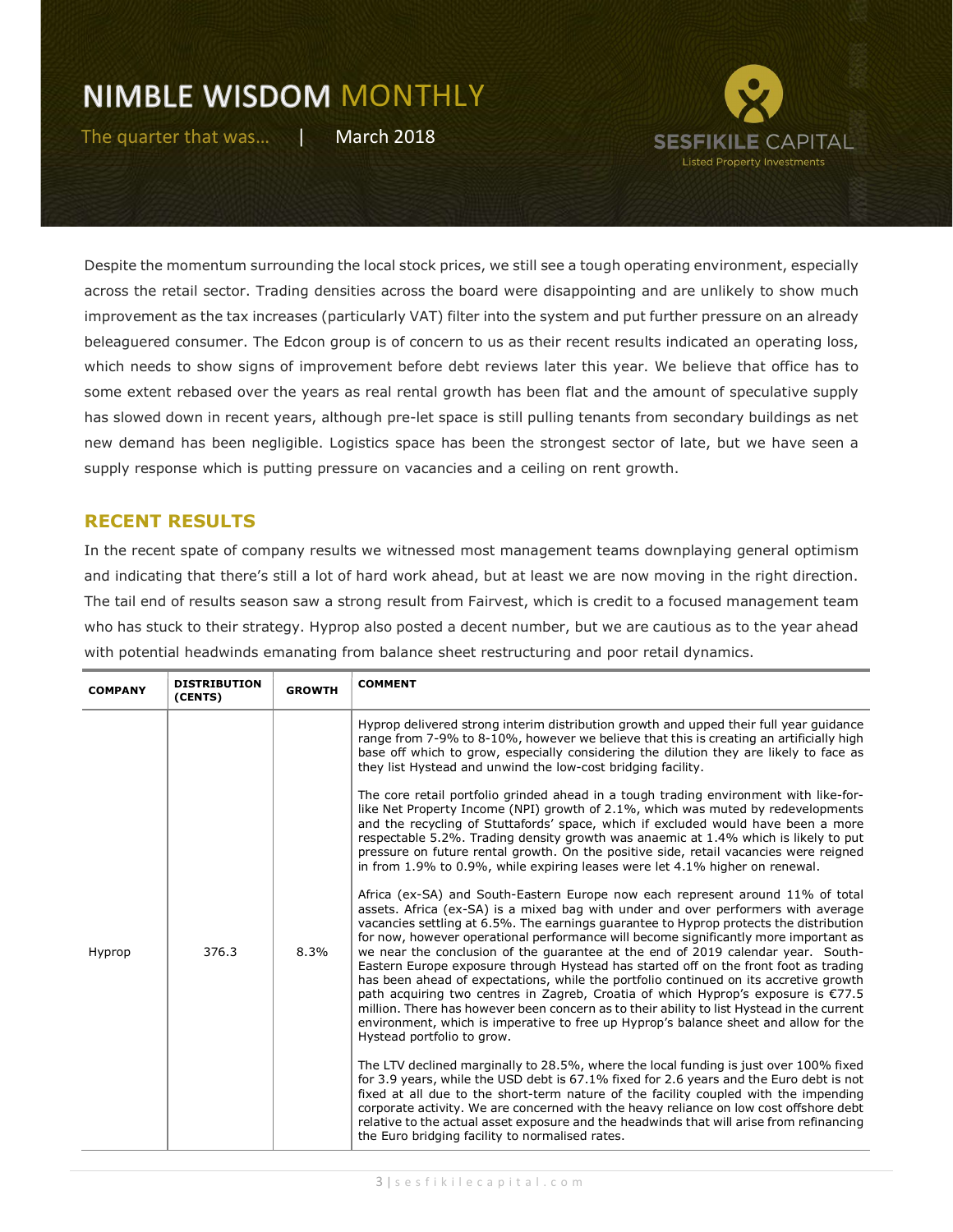

|          |     |      | Guidance has been increased for the full year, however we caution the impact of the<br>Hystead listing as well as the ensuing weak local retail environment on future growth.                                                                                                                                                                                                                                                                                                                 |
|----------|-----|------|-----------------------------------------------------------------------------------------------------------------------------------------------------------------------------------------------------------------------------------------------------------------------------------------------------------------------------------------------------------------------------------------------------------------------------------------------------------------------------------------------|
| Fairvest | 9.8 | 9.5% | Fairvest delivered a stand-out performance in a tough environment. Like-for-like NPI<br>increased 11.8% as vacancies compressed from 4.7% at financial year-end to 3.2%,<br>reversions on renewals were at 6.1% and in-force escalations were steady at 7.5%.<br>Tenant retention was also strong at 88.5%, although it was a small sample set for the<br>period. Furthermore, the average rent to sales was low at 2.4%, putting them on a<br>steady platform to push rentals going forward. |
|          |     |      | Gearing levels spiked from 22.4% to 32.6% on the back of two acquisitions totalling<br>R495 million, of which only 46.5% is hedged for 12 months. A post balance sheet date<br>capital raise brought the LTV back towards a more conservative mid-20% level.                                                                                                                                                                                                                                  |
|          |     |      | Guidance for the full year is still above market ranging between 9% and 10% with<br>relative conservative assumptions.                                                                                                                                                                                                                                                                                                                                                                        |

### SECTOR OUTLOOK

Our outlook is somewhat mixed in that despite confidence levels picking up, we believe there is a level of 'austerity' that needs to take place and we don't necessarily expect the operating environment to pick up in the short term. This, coupled with the fact that a few more companies need to clean out their distribution base and reduce the reliance on unsustainable earnings makes us cautious on growth. There will likely be more earnings downgrades than upgrades during the year.

With that said, valuations are not demanding as the SAPY has de-rated materially relative to bonds in Q1, and companies have already begun resetting their earnings to more workable levels. The Resilient stable is looking particularly cheap, however we do not see these stocks re-rating until the cloud of uncertainty is lifted, most likely with the release of the JSE and FSB independent investigations. As we move through this 'purple patch' we see the potential for stronger returns into the medium term as a combination of attractive initial yields and inflationary type distribution growth drive returns.





KALLA, CFA

EVAN JANKELOWITZ, CFA

KUNDAYI MUNZARA, CFA



Second Floor, 18 The High Street Melrose Arch, Johannesburg. 2076 Suite 334, Private Bag X1, Melrose Arch, 2076

> sesfikilecapital.com info@sesfikilecapital.co.za

An authorised Financial Services Provider. FSP: 39946